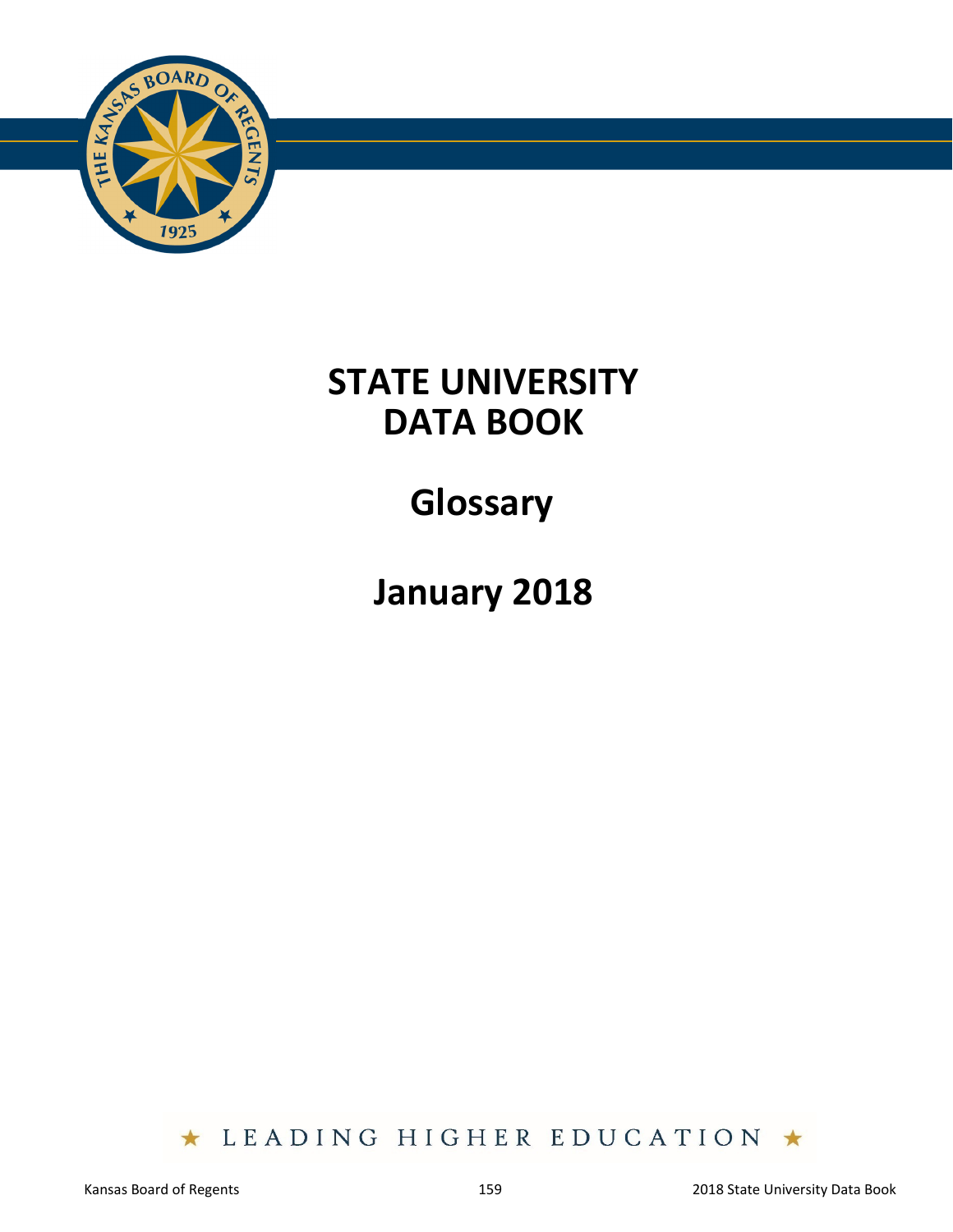

#### **KANSAS BOARD OF REGENTS**

#### **GLOSSARY**

**Academic Support Program** ‐ Includes activities carried out in direct support of one or more of the three primary programs (Instruction, Research, and Public Service); activities include library services, museums, academic administration, course/curriculum development, and academic personnel development.

**AY** ‐ Abbreviation for academic year; the academic year for the Regents institutions (and the state) refers to a sequence of Summer, Fall, Spring, the given year being the year in which the spring semester occurs (i.e. the 2015 Academic Year for data collection, covers Summer 2014 + Fall 2014 + Spring 2015). This is referred to as the data collection academic year.

- For **tuition and fees only**, "Academic Year" refers to a sequence of Fall, Spring, and Summer, the given year being the year in which the spring and summer semesters occur (i.e. the 2015 Academic Year for tuition, covers Fall 2014 + Spring 2015 + Summer 2015).
- Please note that the difference in academic year is for **tuition and fees only**, and all other tables or notes referencing AY in this publication are referring to **data collection** academic year.

**Auxiliary Enterprises** ‐ Includes activities such as student unions, parking facilities, student health centers, and residence halls, which are self‐supporting from user charges.

**Completion ‐** Completion refers to a series of reports and graphs designed to measure students who achieved a particular credential type or graduated with a particular degree. Graphs and charts have been designed to look at completions by a variety of categories including credential type, program type, age groups, race/ethnicity, gender, and residency status.

**Continuing Instructional Faculty** – Full time instructional faculty who were appointed during both the previous fiscal year and the present fiscal year.

**Continuing Research and Public Service Faculty** *–* Full time research and public service faculty who were appointed during both the previous fiscal year and the present fiscal year.

**Credential Type ‐** The credential type is the particular certificate or degree type a student earns in a given academic year. Credential types include short‐term certificates, certificates, associate degrees, bachelor's degrees, master's degrees and doctoral degrees.

**DBTF Section I: Salaries and Tenure Status of Full-Time Instructional Faculty - Completed to reflect salaries and** appointments of full-time instructional/research/public service personnel, with faculty rank and persons who have faculty credentials, faculty experience and faculty assignments, but who do not hold faculty rank, whose **primary** assignment is **instruction**. Primary is defined as 50 or more percent. However, if an individual is appointed exactly 50 percent in instruction and 50 percent in some other activity (i.e. research or public service), the appointment should be counted in the totals for instruction. Lecturers or no rank faculty who do not have faculty credentials, faculty experience and faculty assignments, and faculty in phased retirement should not be included.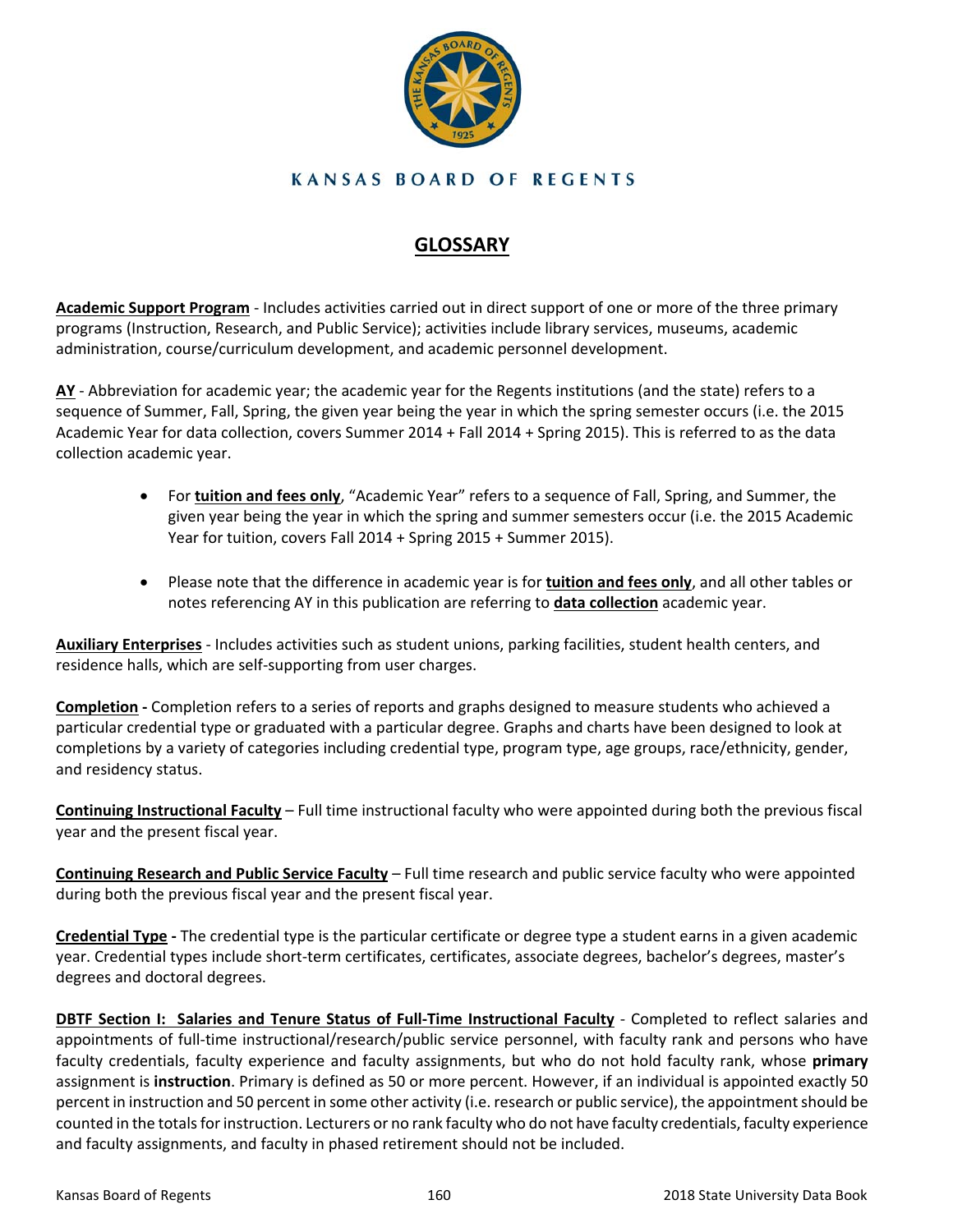**DBTF Section II: Major Fringe Benefits for Full‐Time Instructional Faculty** ‐ Report the projected fringe benefit expenditures for the fiscal year in each of the categories enumerated. Excluded from the computations are employee contributions.

**DBTF Section III: Salaries and Percentage Increase for Continuing Instructional Faculty – (1)** Includes the total number of full-time instructional faculty, identified in Section I who were appointed during both the previous fiscal year and the present fiscal year. Omit from this total new appointees during the current fiscal year, appointees who left at the end of the previous fiscal year, and those who did not have the same length contract during both years, unless the second year is prorated to the same length as the first. Include appointees who receive a promotion in faculty rank (i.e., from Associate Professor to Full Professor) under the former rank. Appointees who received a promotion or change in status (i.e., from instructional ranks to administration) should not be counted. **(2)** Also includes the gross salaries reflecting as of the November  $1<sup>st</sup>$  payroll. For the individuals included above. Since this report includes only those continuing instructional faculty, the totals (both personnel and dollars) should be smaller than the sum of salaries reported in Section 1.

**DBTF Section IV: Distribution of Full-Time Instructional Faculty, Current Fiscal Year - Show the distribution of gross** salaries, excluding fringe benefits, for those faculty members listed in Section I. The total number of personnel should correspond to those listed in the categories of Section I. Provide a separate detailing of nine and twelvemonth faculty. Do not convert 12‐month personnel to a 9‐month basis. The salary ranges on this table align with those used in the AAUP Faculty Survey.

**DBTF Section V: Salaries and Tenure Status of Full‐Time Research and Public Service Faculty** ‐ Section V is identical in format to Section I; however, it is designed to capture salary and tenure data for full-time persons, with faculty rank, and persons who have faculty credentials, faculty experience and faculty assignments, but who do not hold faculty rank, having primary assignment (defined as 50 or more percent) in Research or Public Service. However, as mentioned in Section I, an individual having exactly 50 percent of their assignment in instruction and 50 percent in Research and/or Public Service would be recorded in Section I. The sum of Sections I and V will be used to state total full-time faculty appointments, obviously excluding those having more than half of their assignment in activities other than instruction/research/and public service. The definitions of data to be reported in the various columns of Section V are identical to that listed in Section I.

**DBTF: Section VI: Salaries and Percentage Increases for Unclassified Personnel** ‐ Section VI will provide a summary of unclassified salary increases during the current fiscal year. Parts A‐C of the report are designed to reflect salary increases to continuing personnel in various categories. Part D of the report is designed to capture salary increases to various categories of non‐continuing personnel.

**DBTF Section VII: Range of Unclassified Salary Increases, Continuing Personnel** - Section VII is designed to capture the range of unclassified salary increases granted during the fiscal year. Enter the total number of continuing unclassified persons, both faculty and non‐faculty, receiving salary increases in each of the percentage ranges enumerated in Section VII. The grand total of Section VII should equal the sum of continuing personnel enumerated in Section VI column 1, Sections A, B and C.

**DBTF Section VIII: Tenure Summary of Institutional Personnel** ‐ Section VIII will provide a headcount enumeration of all tenured personnel and personnel occupying tenure eligible positions on the reporting date. As this is a report of headcount, individuals holding tenure are counted as 1.0, regardless of their full-time equivalence for budgeting purposes. Count the individual in the activity where they spend the largest percentage of their time. If an individual has an appointment of exactly 50 percent, count them in the first row in which a portion of their time is budgeted. In all cases column 3 is computed by dividing column 2 by column 1. Specific elements are as follows:

**DBTF Section IX: Faculty by Age and Discipline -** The purpose of Section IX is capture of data concerning total faculty members, having primary responsibilities in instruction, research and public service by age and department, during the current fiscal year. Enter the number of faculty in each of the age categories and in each department. (Note: Section IX is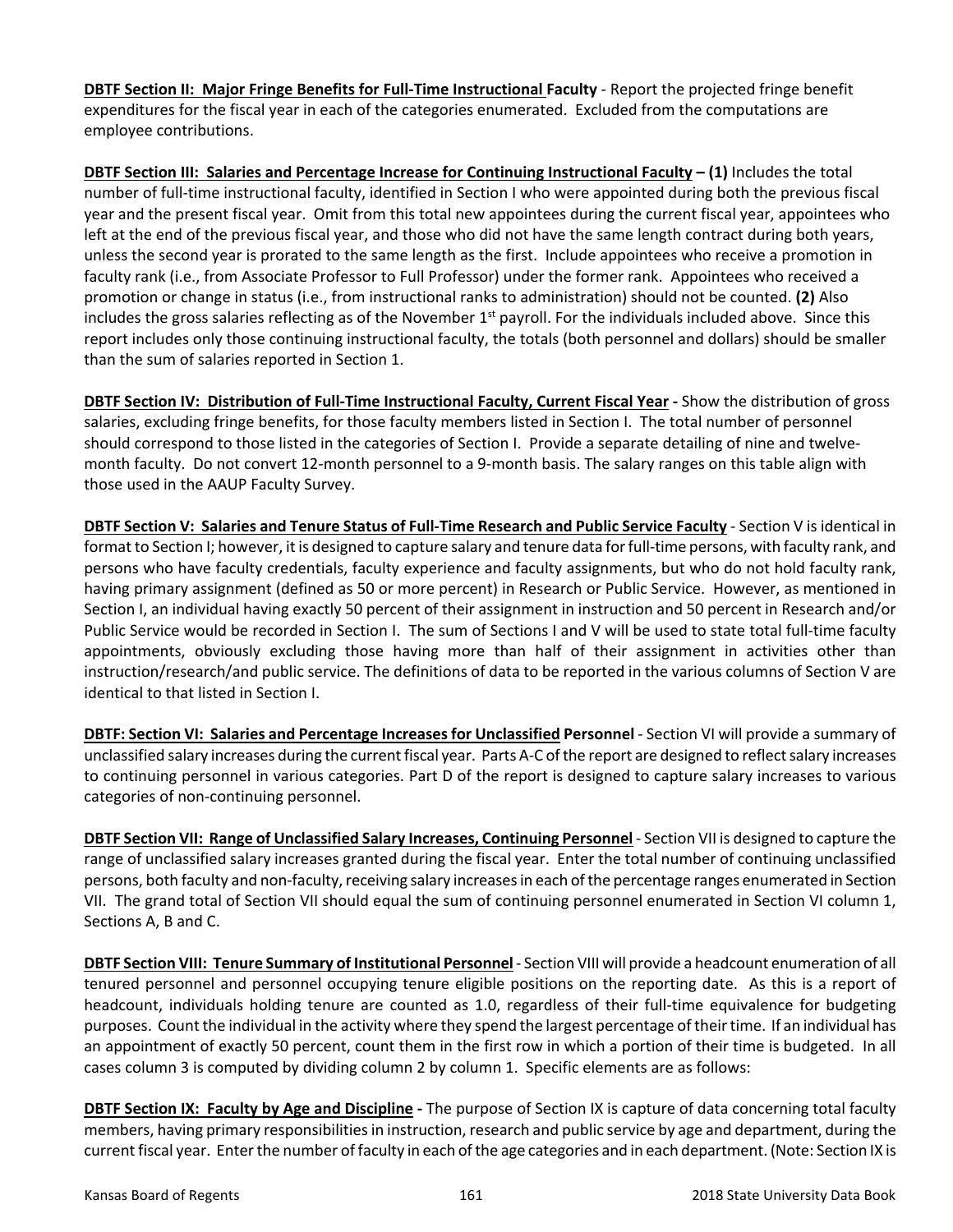designed to be a report on headcount. Due to split appointments, the sum of totals for individual departments may exceed the grand total. **However, the grand total should be an unduplicated headcount and should equal the sum of faculty reported in columns 1 and 5 of Sections I and V.)** 

**DBTF Section X: Faculty by Gender and Racial/Ethnic Category** ‐ The purpose of Section X is capture of data concerning gender and ethnic categories of faculty having primary responsibilities in instruction, research and public service during the current fiscal year. **The grand total should equal the sum of faculty reported in columns 1 and 5 of Sections I and V.**  The racial and ethnic categories are identical to those used in the IPEDS Fall Staff Survey. The definitions from the IPEDS Fall Staff Survey should be used to complete Section X.

**DBTF Section XI: Departures by Rank and Type** - The purpose of Section XI is capture of data concerning full-time tenured and tenure track ranked faculty in instruction, research and public service, who resigned, retired, or were terminated from the institution during the most recently completed fiscal year. Included are full‐time faculty with primary assignment in the areas of instruction, research, or public service and having the ranks of instructor, assistant professor, associate professor and professor. The definition of full‐time includes personnel on 9‐month and 12‐month appointments but excludes personnel employed as graduate assistants or employed on a less than full-time basis. Individuals departing the institution due to death are not included in this report.

**DBTF Section XII: Retirements by Age and Department** ‐ The purpose of Section XII is capture of data concerning faculty retirements, among tenured and tenure track ranked faculty, during the most recently completed fiscal year, by age and department. Enter the number of ranked full-time faculty, with primary assignment in instruction, research, or public service who retired by age at the time of retirement and by department.

**DBTF Section XIII: Budgeted FY 2015 FTE Positions by Program** ‐ The focus of this section will be reporting of budgeted positions. This information has been collected under separate cover from university budget officers for many years. It is being included in the consolidated personnel report for purposes of convenience and consistency. Identify budgeted FTE positions in each of the budgetary programs for FY 2015 Data are gathered separately for unclassified and classified positions. Additionally, data are gathered separately for general use and restricted use positions.

**Education Program** - A substantial component of a University budget consisting of the sum of (1) the Instruction Program, (2) the Academic Support Program, (3) the Student Services Program and (4) the Institutional Support Program.

**Entrance Year ‐** The Entrance Year is defined as the year in which a student or group of students first entered Kansas' higher education system by enrolling in one of the system's 32 institutions.

**Educational and General Program (E & G)** ‐ The component of the University budget consisting of all activities, except auxiliary enterprises. The Educational and General Budget includes the Educational Program plus expenditures for Research, Public Service, Scholarships and the Physical Plant.

**Facility Condition** – Current overall condition of a building determined by a Facility Condition Index (FCI) value which reflects the condition of each building and the items that must be completed to either increase the value of the building or result in a significant renovation or demolition. To see a breakdown of each FCI value rating, refer to **Section V Notes page** located at the back of Section V tables.

**FTE** - Abbreviation for full time equivalent. For fall enrollment, one FTE student is represented by: 15 semester credit hours for undergraduate, 12 semester credit hours for doctoral – professional practice (law and veterinary medicine), and 9 semester credit hours for graduate. For academic year enrollment, one FTE is represented by: 30 credit hours of enrollment in an academic year for undergraduates, and 24 credit hours of enrollment for graduate students in an academic year.

In relation to budgeted staff positions, FTE represents the sum of (1) budgeted full time positions and (2) budgeted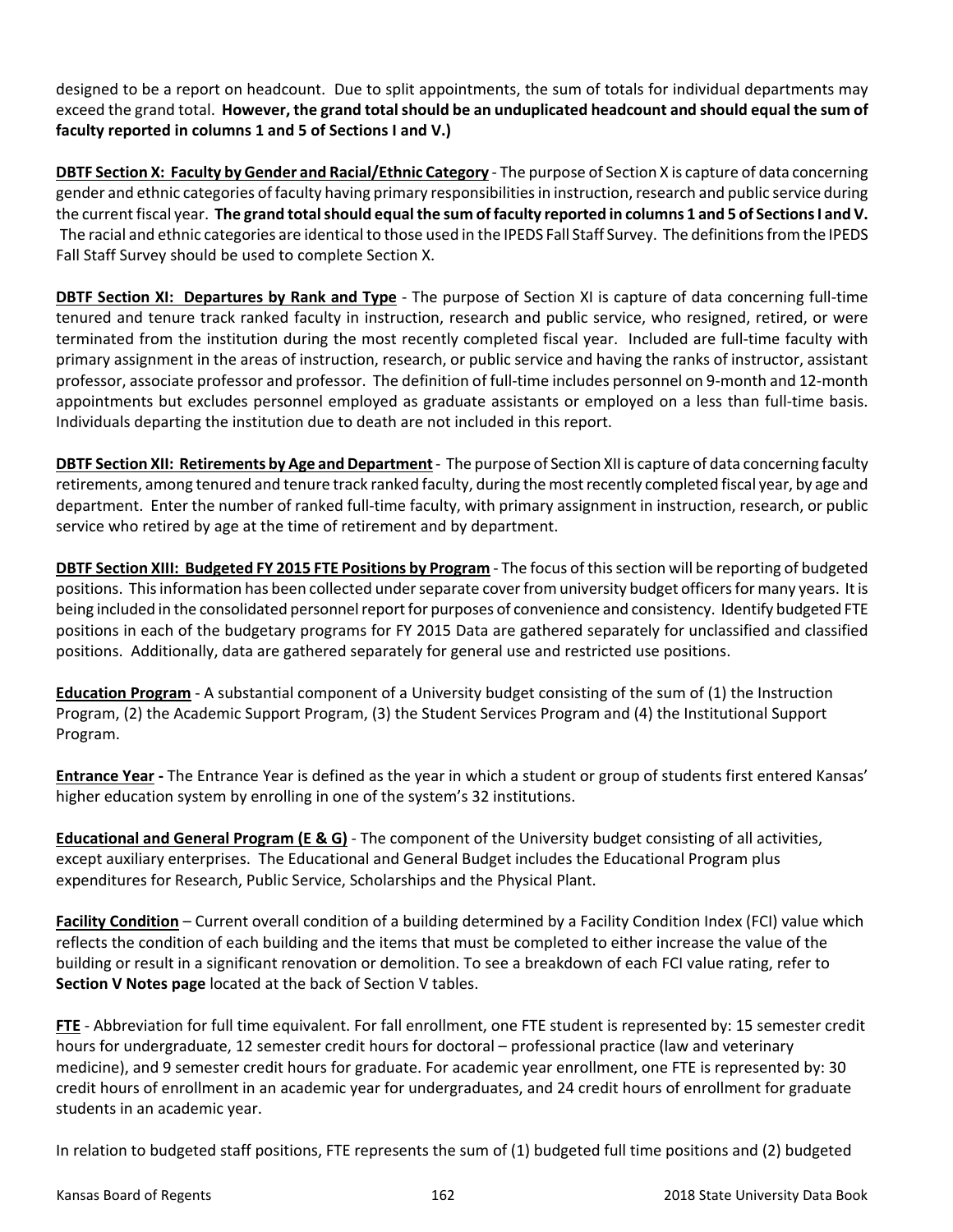part‐time positions equated to full time. There are different types of faculty FTE members:

- **Full Time Faculty Equivalents** Staff who have faculty instructional/research/public service personnel, with faculty rank. This does not include lecturers, no rank faculty, or faculty in phased retirement.
- **Full Time Instructional Faculty** Full time staff with faculty rank having primary assignment (50 or more percent) in Instruction.
- **Full Time Research and Public Service Faculty** Full time staff with faculty rank having primary assignment (50 or more percent) in Research or Public Service.

FY - Abbreviation for fiscal year; the fiscal year for the Regents institutions (and the state) covers the period July 1 through the following June 30.

**General Fee Funds** ‐ The funds to which revenue from tuition charges are deposited. Expenditures for General Fee Funds are one of the major components of the General Use budget.

**General Use Funds** ‐ One of two major sources of funding of Regents institutions' operating budgets; general use funds consist of state general fund appropriations, general fee (tuition) revenue, hospital revenue (KSUVMC only), federal land grant funds (KSU only), and medical scholarship repayment funds (KUMC only). During fiscal years 2010 and 2011 general use funds also may have included federal American Recovery and Reinvestment Act funds.

**Graduate Research Assistants –** Graduate student support personnel who are paid with research dollars and support research activities.

**Graduate Teaching Assistants –** Graduate student support personnel who are paid with instructional dollars and support credit hour production.

**Gross Building Area** – Floor area contained within the building measured to the internal face of the external walls.

**Headcount** – Headcount is defined as the number of students enrolled in one or more postsecondary courses.

**Institutional Support Program** ‐ Consists of activities carried out to provide for both the day-to-day functioning and the long-term viability of the institution as an operating organization; such activities include executive management, fiscal operations, general administrative services, logistical services and public relations/development.

**Instruction Program** - Includes activities related to the design and teaching of courses.

**KHERS** – Abbreviation for the Kansas Higher Education Reporting System. It is a web‐based reporting tool providing access to data about Kansas public postsecondary institutions. KHERS allows users to view trends, filter reports, and perform comparisons through regularly-updated dashboards, graphs and charts. KHERS can be accessed at stats.kansasregents.org/.

**KSRE**‐ Kansas State University Extension Systems and Agricultural Research Programs, commonly referred to as KSRE, is a unit of Kansas State University which primarily serves a research function.

**Net Assignable Area** – The gross area less the actual structural, mechanical, restrooms, custodial and circulation area. See "Gross Area" for further explanation if needed.

**Operating Budgets** ‐ The total budget for all university activities with the exception of capital improvements.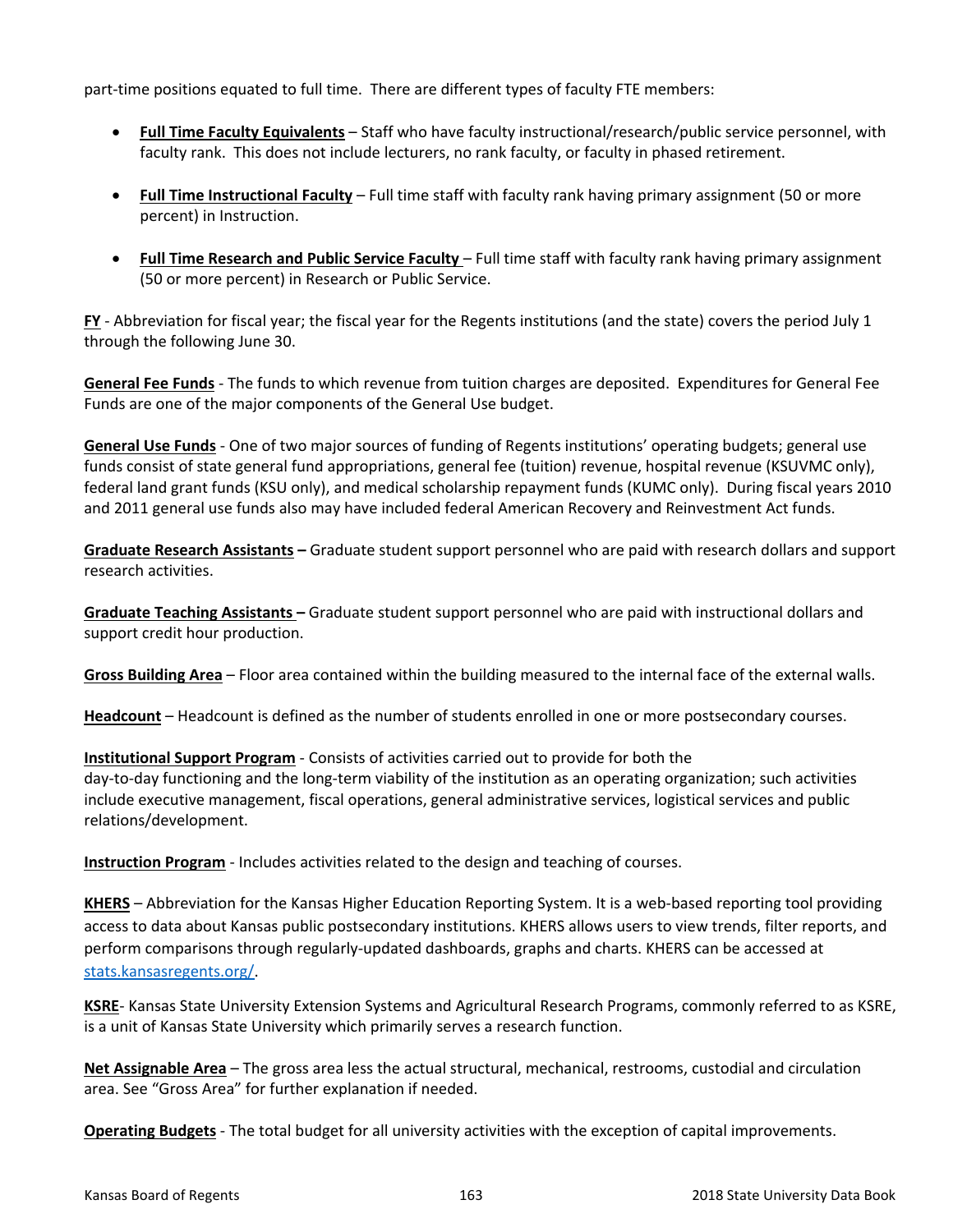**Other Graduate Assistants –** All graduate assistants who are not teaching or research assistants.

**Other Operating Expenditures (OOE)** ‐ All operating expenditures of the Regents institutions other than those made for salaries and utilities; OOE commonly includes expenditures for faculty and staff travel, library acquisitions, equipment purchases, telecommunications, and supplies.

**Physical Plant Program** ‐ Consists of those activities related to maintaining buildings and grounds, providing utility services, and planning and designing expansions and modifications of facilities.

**Primary Faculty Assignment –** 50 or more percent time devoted to a specific activity (research, instruction, public service). If an individual is appointed exactly 50 percent to instruction and 50 percent to another activity, the position is counted in the totals for instruction.

**Public/Patient Service Program** ‐ Includes program elements established to make available to the public the various unique resources and capabilities of the institution for the purpose of responding to a community need; activities include patient care (KSUVMC only), community services, public broadcasting, and cooperative extension.

**Race / Ethnicity (student)**‐ Starting in fall 2010, state universities were required to report student's race/ethnicity according to definitions and parameters established by U.S. Department of Education (IPEDS). According to these new definitions, universities are now able to report student's race/ethnicity in four newly created or modified categories: *Black or African‐American*, *Asian*, *Native Hawaiian/Pacific Islander*, and *Two or more races*. The other race/ethnicity reporting categories are *White*, *Non‐resident Alien*, *American Indian/Alaska Native*, *Asian*, and *Unknown*. The Hispanic ethnicity category includes all students who reported a Hispanic ethnicity, regardless of their race selection. Due to these race/ethnicity modifications, starting in fall 2010, the students in the Hispanic ethnicity category increased; the students in the "Unknown" category decreased.

**Relative Funding** ‐ This term refers to financial comparisons between Regents institutions and designated peer institutions. Typically, the comparison is expressed as a percentage. Therefore, relative funding of 90 percent would indicate that for every dollar the peers are spending, our institutions are spending 90 cents.

**Replacement Cost** – Present day replacement cost of a similar function asset at pre‐loss condition, which may not necessarily be the market value of the item and is typically distinguished from the actual cash payment which includes a deduction for depreciation.

**Research Program** ‐ Includes activities intended to produce one or more research outcomes, including the creation of knowledge, the organization of knowledge, and the application of knowledge. **Restricted Use Funds** ‐ One of two major sources of funding of Regents institutions' operating budgets; restricted use funds include all revenue from: gifts, grants and contracts from federal, state, local, and private sources; student

fees other than tuition; all income from the operations of auxiliary enterprises; and all other revenues not designated as general use funds.

**Retirements –** Retirements among tenured and tenure track ranked faculty during the most recently completed fiscal year.

**Required Fees –** Required fees include mandatory fees generally paid by all students. They do not include other fees institutions charge on a conditional basis (such as housing, certain lab fees, etc).

**Scholarships/Fellowships Program** ‐ Includes financial assistance provided to students in the form of grants and scholarships.

**Service Clearing Operations** ‐ Self‐supporting operations, such as computing, printing, central stores, and central motor pool, which provide services for a fee to other institutional units.